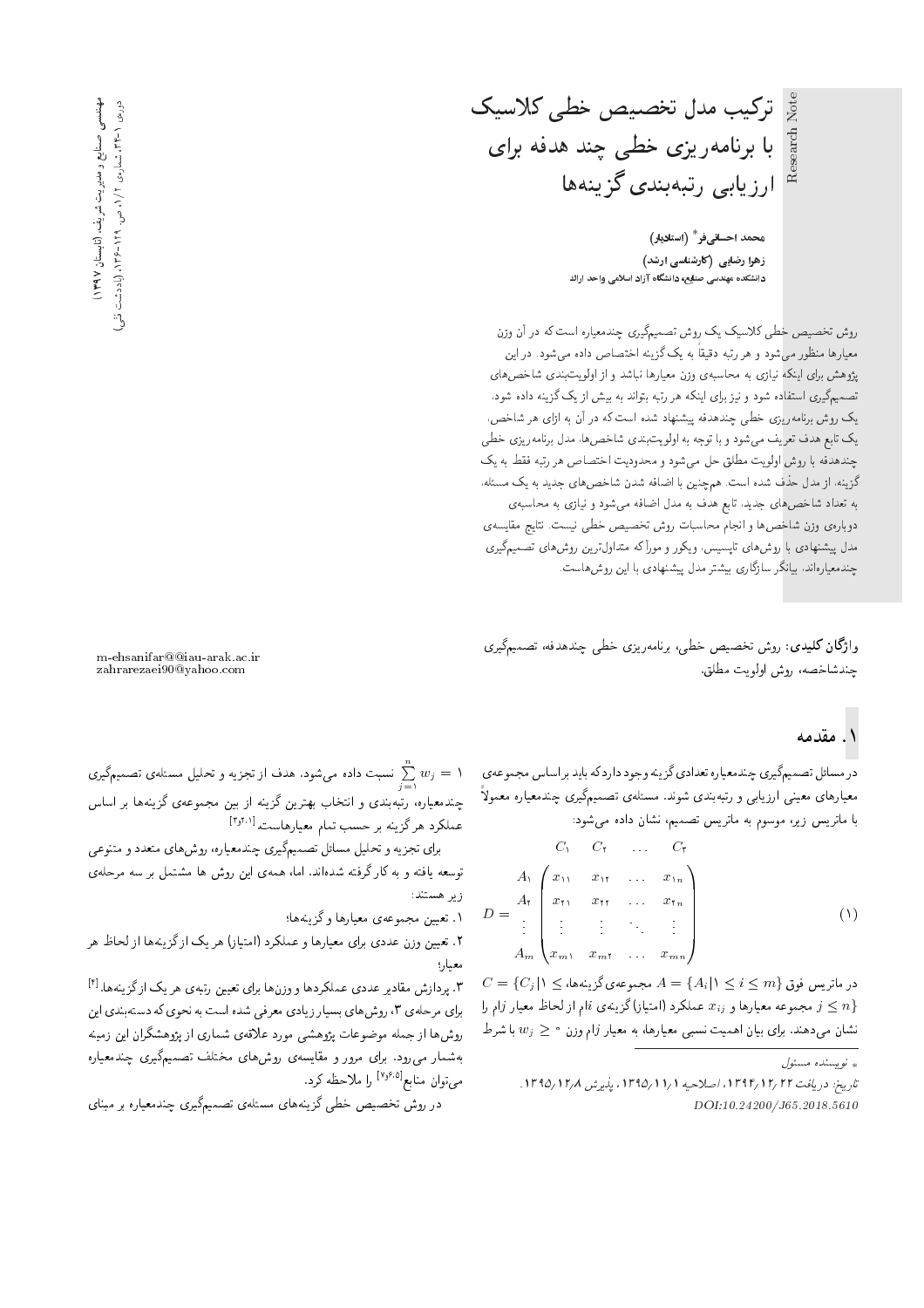عملکرد هرگزینه بر حسب هر یک از معیارها رتبهبندی می شود و در نهایت رتبهبندی نهایی گزینهها از طریق یک فرایند جبرانی خطی برای ترکیب و تعامل معیارها به دست می آید. در فرایند جبران خطی فقط دادههای ترتیبی (اُردینال) به عنوان دادههای ورودی استفاده می شوندو نیازی به تبدیل دادههای کیفی به کمّی یا نرمال سازی دادهها نیست. <sup>[۳]</sup>

روش تخصیص خطی اولینبار به عنوان یک مدل برنامهریزی برای انتخاب نشان تجاری (برند) توسط مصرفکننده معرفی شده است. <sup>[۸]</sup>

مدل تخصیص خطی، یک مدل برنامهریزی خطی صفر و یک است و بهطور گستردهیی در حل مسائل تخصیص به کار می رود. بهطور کلی مسئلهی تخصیص .<br>موردی خاص از مسئلهی حملونقل است و به صورت برنامهریزی خطی عدد  $n$  صحیح صفر و یک فرمولبندی میشود. $^{\left[ 1\right] -\left[ 1\right] }$  حل بهینهی مسئلهی اختصاص .<br>شغل به n نفر بهطوري كه كمينهي هزينه يا بيشينهي سود حاصل شود، كاركرد اصلي مسئلهی تخصیص استاندارد است. کاربردهایی از مدل تخصیص خطی در این زمینه در منابع<sup>[۱۶-۱۲]</sup> مشاهده میشود که از جمله موضوعات آنها مدیریت خدمات شهری، زمان بندی تولید، مدیریت ترافیک، برنامهریزی آموزشی و مسیریابی است.

الگوریتمهای متنوعی شامل برنامهریزی خطی برای حل مسئلهی تخصیص خطی توسعه یافته و به کار گرفته شدهاند.<sup>[۱۲ -</sup> ۱۲

مدل تخصیص خطی از اساس برای حل بهینهی مسئلهی اختصاص n شغل (ماشین) به n نفر (کار) به وجود آمده است؛ اما به عنوان یکی از روشهای حل مسائل تصمیمگیری چندمعیاره نیز استفاده شده و کاربردهای متعددی از آن گزارش شده است. به عبارت دیگر، مدل تخصیص خطی برای رتبهبندی  $m$  گزینهی موجود  $m$  در یک مسئلهی تصمیمگیری چندمعیاره به کار برده شده است. در این کاربرد، رتبه و  $m$  گزینه وجود دارد؛ بنابراین، مسئله عبارت است از یافتن  $i$  امین گزینه برای هر یک از  $m$  رتبهی ممکن که بیشترین اثر را برای آن رتبه داشته باشد. در ضمن هر رتبه باید فقط به یک گزینه تخصیص داده شود و هرگزینه نیز فقط یک رتبه را احراز كند. [11]

برخی از زمینههای کاربرد مدل تخصیص خطی در حل مسائل تصمیمگیری چندمعیاره را می توان در منابع<sup>[۲۰-۲۵]</sup> مشاهده کرد که از جمله موضوعات آن ها می توان به مدل تخصیص فازی برای رتبهبندی برنامههای ارتقای صادرات، ارزیابی توان رقابتی شرکتها، انتخاب خط مشی بهینهی نگهداری، مدیریت آموزشی، رتبهبندی عوامل ریسک، مدیریت خدمات شهری، طبقهبندی و مدل تخصیص خطی فازی در حملونقل اشاره کرد.

در بسیاری از مسائل واقعی، تصمیمگیرندگان بیش از یک هدف را در نظر دارند. برای مثال اهداف بیشینه کردن سود، کمینه کردن هزینه، کمینه کردن ضایعات، بیشینه کردن سهم بازار و امثال اینها. برنامهریزی خطبی چندهدفه با حل اینگونه مسائل سر و کار دارد.<sup>[۴۱]</sup>

برنامهریزی خطی چندهدفه برای کمک به تصمیمگیرندگان در مسائل پیچیده، زمانی که بیان حالت مطلوب برای تصمیمگیرندگان سخت است، به کار گرفته می شود. از آنجا که بیشتر مسائل تصمیمگیری تجاری واقعی بیش از یک هدف را دنبال میکنند، مدل برنامهریزی خطی چندهدفه بهطورگستردهیی در زمینههای زیادی به کار میرود و به یک ابزار مفید برای تصمیمگیری تبدیل شده است.[<sup>۴۲٫۴۲]</sup>

روش های متقابل ارائه شده برای حل مدل برنامهریزی ریاضبی چندهدفه بهطور چشمگیری افزایش یافته است. یک مسئله ی برنامهر یزی خطی چندهدفه (MOLP)<sup>۱</sup> بهینه کردن یک بردار از توابع خطی با وجود محدودیتهای خطی است. زیرا چند تابع هدف وجود دارد، جواب نهایی از یک مجموعه از نقاط کاراکه مجموعهی کارا نامیده میشود انتخاب میگردد. برخی از روش های حل برنامهریزی خطی چندهدفه

عبارتاند از: روش وزندهی به اهداف، اولویت مطلق، معیار جامع، برنامەریزی آدمانين [٢٤-٢٣]

امروزه برنامهریزی خطی چندهدفه در زمینههای بسیاری از جمله بهینهسازی زنجیره، تأمین گاز طبیعی، بهینهسازی انرژی، مسیریابی وسیلهی نقلیه و سیستم طبقهبندی به کارمی رودکه برخی از این کار بردها را می توان در منابع <sup>[۵۱-۲۷]</sup> مشاهده کرد. این پژوهش در ۵ بخش شامل بخش اول مقدمه، بخش دوم روش پیشنهادی،

بخش سوم مثال عددی، بخش چهارم بحث و بررسی و بخش پنجم نتیجهگیری و ييشنهادها تنظيم شده است.

#### ٠١.١ معرفي مدل تخصيص خطى

امتیاز آنها از لحاظ هر معیار رتبهبندی می شود و رتبهی نهایی هرگزینه با یک فرایند .<br>جبرانی خطی که ترکیب و تعامل معیارها را امکان پذیر می سازد، به دست می آید. از أنجاكه فقط تفاوت عملكرد هر زوج ازكزينهها از لحاظ معيارهاى تصميمگيرى مد نظر قرار میگیرد، نیازی به تبدیل دادههای کیفی به کمّی و نیز نرمالسازی دادهها نيست.<sup>[٢٢]</sup> الگوريتم مدل تخصيص خطي به صورت زير است:

- گام ۱. تشکیل ماتریس تصمیم و تعیین وزن هر یک از معیارها.
- گام ۲. مشخصکردن رتبهی هرگزینه بر حسب هر یک از n شاخص موجود.
- گام ۳. تشکیل ماتریس مرجع  $\Lambda_{m \times m}$  با عناصر غیرمنفی به نحوی که هر عنصر از ماتریس مرجع از رابطهی (۲) به دست میآید.

$$
\sum_{j=1}^{n} h_{ij}^{k} \cdot w_j = \lambda_{ik} \tag{7}
$$

در رابطهی (۲) اگر  $i$ امین گزینه از لحاظ معیار  $j$ ام در رتبهی  $k$ ام قرار بگیرد آنگاه  $\Lambda_{m\times m}$  و در غیر این صورت  $h_{ij}^k = h_{ij}^k = h_{ij}^k = \Lambda_{m\times m}$  و در غیر این صورت  $h_{ij}^k = 0$ نشاندهندهی ارزش یا شایستگی گزینهی  $A_i$  برای تخصیص به رتبهی نهایی  $k$ ام است. بنابراین تخصیص گزینهی  $A_i$  به رتبهی  $k$ ام باید به نحوی انجام شود که کل ارزش تخصیص گزینهها به رتبهها بیشینه شود.

گام ۴. محاسبه ی رتبه ی نهایی برای هر یک از گزینهها. با در نظرگرفتن  $\lambda_{ik}$  به مثابه ارزش گزینهی ،A برای تخصیص به رتبهی  $k$ ام، مسئله عبارت است از پیدا کردن ، $A_i$  برای رتبهی  $k$ ام  $(k = 1, \ldots, m)$  به نحوی که بیش ترین ارزش را برای آن رتبه داشته باشد. به این منظور مسئلهی تخصیص زیر با متغیرهای صفر ـ یک  $h_{ik}$  استفاده میشود:

$$
Maximize \sum_{i=1}^{m} \sum_{k=1}^{m} \lambda_{ik} \cdot h_{ik}
$$
  
\n
$$
S.t. \sum_{k=1}^{m} h_{ik} = 1, i = 1, 1, ..., m
$$
  
\n
$$
\sum_{i=1}^{m} h_{ik} = 1, k = 1, 1, ..., m
$$
  
\n
$$
h_{ik} = \begin{cases} 1 & \text{If rank } k \text{ assigns to the } d \text{tematic } A_i \\ or \\ 0 & \text{If rank } k \text{ does not assign to the } d \text{tematic } A \end{cases}
$$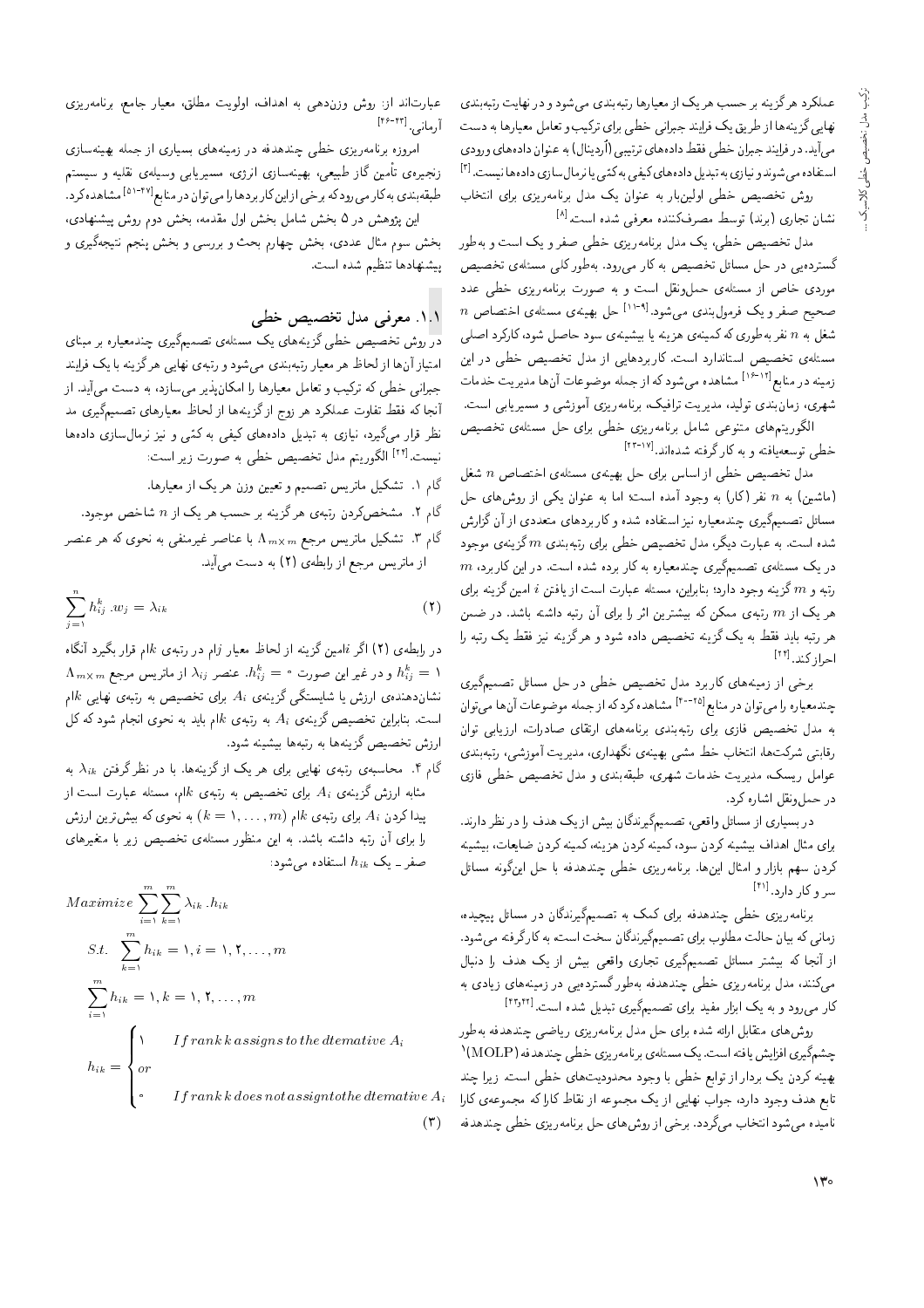گام ۵. رتبهبندی نهایی گزینهها. اگر جواب بهینهی حاصل از (۳) با ماتریس مربع  $H^*_{m\times m}$  نشان داده شود، آنگاه رتبهی نهایی گزینهها از حاصل ضرب به دست می آید  $A_{m\times n}$  بردار ستونی گزینههاست).  $H_{m\times m}^*\times A_{m\times n}$ 

### ۲.۱. معرفی روش اولویت مطلق

گاهی تصمیمگیرنده تمایل نداردکه وزن هر هدف را مشخص کند و روش وزن۵هی به اهداف را روشی ذهنی می پندارد. ولی مایل است اهداف را اولویتبندی کند. در این صورت روش اولویت مطلق مطرح میشود. در این روش مسئله را فقط با هدفی که اولویت اول (مهمتر) دارد، حل میکنیم و جواب بهینه را مشخص میکنیم. در مرحله بعد تابع هدف اولويت اول را برابر جواب بهينهى به دست أمده قرار مى دهيم و به عنوان یک محدودیت به مسئله اضافه و مسئله را با در نظرگرفتن تابع هدف با اولویت دوم حل میکنیم. این رویه به همین صورت برای اولویتهای بعدی تکرار می شود. <sup>[۱۵]</sup>

در بیشتر مطالعات از روشی مثل روش اولویت مطلق استفاده می شود بهطوری که یک هدف به اهداف چندگانه اولویت داده میشود. در این روش مسئلهی اصلی این است که وزن همهی اهداف باید داده شود.<sup>[۵۲]</sup>

### .۳.۱ معرفی روش معیار جامع

در این روش برخلاف روشهای قبلی نیازی به اولویتبندی اهداف، وزندهی یا تبدیل اهداف به محدودیت نیست. روش معیار جامع بسته به مورد، مجموع توان اول، دوم و … انحرافات نسبی اهداف از مقدار بهینهشان را کمینه میکند. در این روش، تابع هدف که همواره کمینهسازی آن مورد توجه است بدین صورت تعریف می شود:

$$
MinZ = \sum_{i=1}^{k} (f_i^* - f_i / f_i^*)^p
$$
 (†)

که در آن  $f_i^*$  مقدار بهینهی تابع هدف  $i$ ام (بدون در نظرگرفتن اهداف دیگر) است. پیشنهادهای مختلفی برای مقدار P وجود دارد. برخی ۱  $p=1$  را مناسب می $\mathfrak{sl}$ نند ایعنی مجموع نسبی انحرافات کمینه شود) و برخی نیز ۲ $p=1$  را مناسب تر میدانند (يعني مجموع توان دوم انحرافات كمينه شود).<sup>[۲۵]</sup>

#### ۴.۱. کاستی های روش تخصیص خطی کلاسیک

در روش تخصیص خطی ابتدا باید وزن شاخصها بهطور دقیق محاسبه شود؛ زیرا مقدار دقیق أن ها برای نوشتن مدل لازم است. از أنجا که در شرایط واقعی میزان دقیق اهمیت شاخصها مشخص نیست و نیاز به انجام محاسبه دارد ـ درحالی که اولویتبندی شاخصها از نظر تصمیمگیرندگان به راحتی مشخص میشود ــ در این پژوهش، روش برنامهریزی خطی پیشنهاد میشود تا بدون نیاز به محاسبهی دقیق وزن شاخصها و با توجه به اولویت شاخصها بتوان رتبهبندی گزینهها را به دست آورد که بدین ترتیب نظر تصمیمگیرندگان هم در تصمیمگیری منظور خواهد

به علاوه با روش تخصیص خطی، هرگزینه فقط یک رتبه و هر رتبه فقط یک گزینه را به خود اختصاص می دهد؛ حال آنکه در روشهای دیگر تصمیمگیری چندشاخصه یک رتبه میتواند به بیش از یک گزینه داده شود و ممکن است برای دو یا چند گزینه رتبههای یکسانی حاصل شود. پس نیاز به روشی است که این ضعف را برطرف کند. همچنین اگر لازم شود که به یک مسئلهی تصمیمگیری

چندمعیاره که به روش تخصیص خطی حل شده است شاخص های دیگری اضافه شود، نیاز به انجام محاسبات از ابتدای روش تخصیص خطی و حتی محاسبهی دوباره وزن شاخص هاست که در این پژوهش این ضعف نیز تا حد زیادی برطرف مے شود.

# ۲. روش پیشنهادی

روشی که در این پژوهش پیشنهاد میشود بدین ترتیب است که ابتدا متغیرها مانند روش تخصیص خطی کلاسیک تعیین میشوند. سپس برای این که گزینهها از لحاظ هر شاخص تصمیمگیری بهینه شوند، به ازای هر شاخص تصمیمگیری یک تابع هدف بیشینهسازی مجموع متغیرها تعریف می شود تا گزینهها را از لحاظ آن شاخص بهینه کند. پس به تعداد شاخصها تابع هدف تعریف میشود. سپس محدودیت این که به هرگزینه فقط یک رتبه اختصاص یابد و محدودیت صفر و یک بودن متغیرها، به مدل اضافه میشود. محدودیت دیگر مدل تخصیص خطی، که محدودیت اختصاص فقط یک گزینه به هر رتبه است، به مدل اضافه نمیشود. بدین ترتیب روش تخصیص خطی کلاسیک با روش برنامهریزی خطی چندهدفه ترکیب میشود. مدل برنامه٫یزی خطی چندهدفهی حاصل میتواند به روش معیار جامع یا اولویت مطلق حل شود تا جواب نهایی برای رتبهبندی گزینهها حاصل شود. در صورتی که از روش اولویت مطلق برای حل مدل برنامهریزی خطی چندهدفهی به دست آمده استفاده شود، تصمیمگیرندگان باید شاخصها را اولویتبندی کنند که ب*ه*طور بدیهی همان اولویتبندی توابع هدف است. بدینترتیب در این مدل بدون محاسبهی وزن شاخصها میزان اهمیت شاخصها (اهداف) مؤثر است و این مدل، یک روش انعطاف پذیر خواهد بود که نظر تصمیمگیرندگان در رتبهبندی نهایی گزینهها مؤثر واقع مي شود.

یک مسئلهی تصمیمگیری باگزینههای  $i=1,1,\ldots,m$  , نیبه های را در نظر بگیرید.  $x_{ij}$  امتیاز عملکرد گزینهی  $i$ ام از لحاظ  $j = 1, 7, \ldots, n, C_j$ شاخص  $j$ ام و مؤلفهى سطر  $i$ ام و ستون  $j$ ام در ماتریس تصمیم است.

#### ۰۱.۲ الگوريتم روش پيشنهادي

- گآم ۱. تعیین رتبهی هر (امتیاز عملکرد) گزینه از لحاظ هر شاخص در ماتریس تصميمگيري.
- گام ۲. تعریف متغیر  $h_{ik}$  بهطوری که  $i$  شمارهی گزینهی مورد نظر و  $K$  رتبهی تعیین شده درگام اول است.
- گام ۳. تعریف یک تابع هدف بیشینهسازی مجموع متغیرهای  $h_{ik}$  به ازای هر شاخص.
- گام ۴. تعریف محدودیتها بهطوری که به هرگزینه فقط یک رتبه اختصاص یابد و متغیرها یا صفرند یا یک.
- گام ۵. استفاده از روش معیار جامع یا اولویت مطلق برای حل مدل MOLP به دست آمده (در صورت به کارگیری روش اولویت مطلق، تصمیمگیرندگان باید شاخصها را اولويت بندى كنند) و تعيين رتبه بندى گزينهها.

## ۳. مثال عددی

در این بخش مسئلهیی که استفاده میشود از چاکرابرتی<sup>[۵۲]</sup> است. در این مثال ۸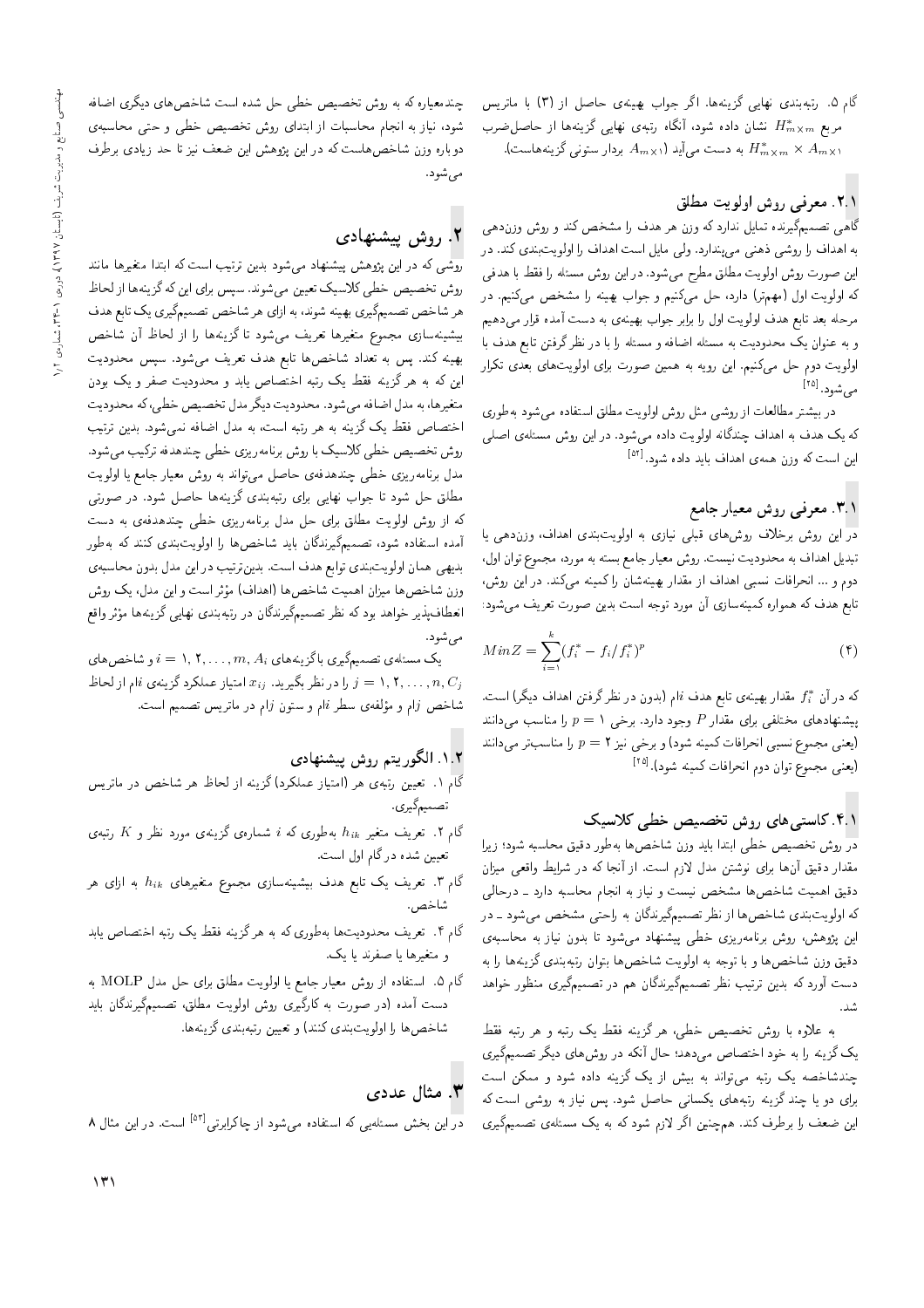جدول ۱. دادههای کمّی برای مسئلهی انتخاب سیستم تولید انعطافپذیر (ماتریس

| $C_{\rm v}^-$ | $C_{\varsigma}^-$ | $C_\delta^+$                        | $C^+_\mathfrak{r}$                 | $C^+_\mathsf{r}$ | $C^+$ | $C^+_\setminus$ | شاخصها<br>گز ينهها |
|---------------|-------------------|-------------------------------------|------------------------------------|------------------|-------|-----------------|--------------------|
| ه ه ه ۵       | ۰ ۵ (             | $\cdot$ , $\vee \uparrow \triangle$ | $\cdot$ , $\vee\mathsf{r}\,\Delta$ | ۵                | ۲۳    | ۳۰              | $A_{\lambda}$      |
| ه ه و ۶       | 1500              | $\cdot$ , $\vee \uparrow \Diamond$  | $\cdot$ , $\vee\mathsf{r}\,\Delta$ | ۱۵               | ۱۳    | ۱۸              | $A_{\mathsf{r}}$   |
| <b>V</b>      | ۹۵۰               | $\cdot$ , $\Delta$                  | $\cdot$ , $\Delta$                 | ١٠               | ۱۲    | ۱۵              | $A_{\mathbf{r}}$   |
| 000 م         | 1500              | $\cdot$ , $\vee \uparrow \triangle$ | $\cdot$ , $\vee\mathsf{r}\,\Delta$ | ۱۳               | ٢۰    | ۲۵              | $A_{\mathfrak{k}}$ |
| ۰ ه ۲         | ۹۵۰               | $\cdot$ , $\vee \uparrow \triangle$ | .700                               | ۱۴               | ١٨    | ۱۴              | $A_{\mathfrak{d}}$ |
| 0YQ           | ۲۵۰               | $\cdot$ , $\Delta$                  | $\cdot$ , $\vee\mathsf{r}\,\Delta$ | ٩                | ۱۵    | ۱۷              | $A_{\hat{z}}$      |
| ه ه ۳         | 1100              | .746                                | $\cdot$ , $\Delta$                 | ٢۰               | ۱۸    | ۲۳              | $A_{\mathsf{Y}}$   |
| ه ه ۳         | ۰ ۵ (             | $\cdot$ , $\Delta$                  | .700                               | ۱۴               | ٨     | ۱۶              | $A_{\Lambda}$      |

گزینه وجود دارد که از لحاظ ۷ معیار ارزیابی شدهاند. گزینههای ۸گانه، سیستمهای  $C_1$  تولید انعطاف یذیر هستند. معیارها نیز عبارتاند از: کاهش هزینه $S$  نیروی کار،  $C_2$ کاهش کار در جریان، ، $C$ ؛ کاهش هزینهی راهاندازی، ، $C$ ؛ افزایش پاسخگویی به بازار، ، $C$ ؛ بهبود کیفیت، ، $C_0$ ؛ هزینههای سرمایه یی و نگهداری، ء $C$ ؛ و فضای مورد نیاز، ین از بعدول ۱ عملکرد (استیاز) هر یک ازگزینهها به ازای هر یک از معیارها آمده است.

وزن هر یک از معیارها به روش آنتروپی محاسبه شده است. پس از تعیین رتبهی هرگزینه بر حسب هر یک از ۸ شاخص موجود و سپس تشکیل ماتریس مرجع برای رتبهی که نشان دهندهی اثر ۸ , . . . , ۲ , . . . , ۸ برای رتبهی  $A_i \; i = 1, 7, \ldots, \mathsf{A}$ ام ۸ , ۲, . . , ۲ , است، مدل برنامهریزی خطی تک هدفه حاصل از روش $k = \lambda, \mathbf{Y}, \ldots, \mathbf{A}$ تخصیص خطی کلاسیک تشکیل میشود.

جواب بهینهی مدل تخصیص خطی برای مثال با استفاده از نرمافزار Lingo عبارت است از:

$$
h_{yy} = h_{\tau\lambda} = h_{\tau\tau} = h_{\tau\tau} = h_{\delta\tau} = h_{\epsilon\delta} = h_{\nu\tau} = h_{\lambda\epsilon} =
$$

و بقیهی متغیرها برابر با صفر. بنا برگام ۵ از مدل تخصیص خطی، رتبهبندی نهایی گزینهها عبارت است از:

$$
A_{\rm T} < A_{\rm T} < A_{\rm A} < A_{\rm F} < A_{\rm T} < A_{\rm O} < A_{\rm V} < A_{\rm V}
$$

حال مثال عددی با روش پیشنهادی این پژوهش حل می شود:

- گام ۱. تعیین رتبهی هر (امتیاز عملکرد) گزینه از لحاظ هر شاخص در ماتریس تصميمگيري.
- گام ۲. تعریف متغیر  $h_{ik}$  بهطوری که  $i$  شمارهی گزینهی مورد نظر و  $k$  رتبهی تعیین شده درگام اول است که در جدول ۲ آمده است.
- گام ۳. تعریف یک تابع هدف بیشینهسازی مجموع متغیرهای  $h_{ik}$  به ازای هر شاخص.

جدول ٢. متغيرهاي مدل تخصيص خطي مثال عددي.

| $C_{\rm v}^-$      | $C_{\mathfrak{s}}^-$      | $C^+_\delta$             | $C_{\mathfrak{f}}^+$     | $C^+_\mathsf{r}$       | $C^+$                          | $C^+_\backslash$     | شاخص ها<br>گز ينهها |
|--------------------|---------------------------|--------------------------|--------------------------|------------------------|--------------------------------|----------------------|---------------------|
| $h_{\lambda}$      | $h_{\lambda}$             | $h_{\lambda\lambda}$     | $h_{\lambda\lambda}$     | $h_{\lambda\lambda}$   | $h_{\lambda\lambda}$           | $h_{\lambda\lambda}$ | $A_{\lambda}$       |
| $h_{\tau}$         | $h_{\tau_0}$              | $h_{\uparrow\downarrow}$ | $h_{\uparrow\downarrow}$ | $h_{11}$               | $h_{\tau_0}$                   | $h_{\tau\tau}$       | $A_1$               |
| $h_{\tau\tau}$     | $h_{\tau}$                | $h_{\tau}$               | $h_{\tau\tau}$           | $h_{\tau\varphi}$      | $h_{\tau}$                     | $h_{\tau\gamma}$     | $A_{\mathsf{r}}$    |
| $h_{rr}$           | $h_{rr}$                  | $h_{\uparrow}$           | $h_{\uparrow}$           | $h_{\uparrow\uparrow}$ | $h_{\uparrow\uparrow}$         | $h_{\tau\tau}$       | $A_{\mathfrak{k}}$  |
| $h_{\delta}$ r     | $h_{\Delta\lambda}$       | $h_{\delta}$             | $h_{\delta r}$           | $h_{\Delta r}$         | $h_{\delta r}$                 | $h_{\Delta\lambda}$  | $A_{\Delta}$        |
| $h_{\hat{\tau}_0}$ | $h_{55}$                  | $h_{55}$                 | $h_{\hat{r}}$            | $h_{ss}$               | $h_{\mathfrak{F}}$             | $h_{\epsilon_0}$     | $A_{\hat{z}}$       |
| $h_{\rm Y}$        | $h_{\rm Y}$               | $h_{\rm Y\,\textsc{i}}$  | $h_{\rm Y}$              | $h_{\nu}$              | $h_{\nu\tau}$                  | $h_{\rm vr}$         | Αv                  |
| $h_{\Lambda}$      | $h_{\Lambda\mathfrak{F}}$ | $h_{\rm AT}$             | $h_{\Lambda \Upsilon}$   | $h_{\rm AT}$           | $h_{\rm\scriptscriptstyle AV}$ | $h_{\lambda}$        | $A_{\lambda}$       |

 $Max h_{11} + h_{11} + h_{11} + h_{11} + h_{01} + h_{20} + h_{11} + h_{12}$  $Max h_{11} + h_{12} + h_{15} + h_{11} + h_{25} + h_{25} + h_{17} + h_{18}$  $Max h_{yy} + h_{yy} + h_{\tau \phi} + h_{\tau \tau} + h_{\phi \tau} + h_{\phi \phi} + h_{\gamma \phi} + h_{\phi \tau}$  $Max h_{11} + h_{11} + h_{11} + h_{11} + h_{01} + h_{21} + h_{11} + h_{11}$  $Max h_{11} + h_{11} + h_{12} + h_{21} + h_{01} + h_{21} + h_{12} + h_{13}$  $Max h_{19} + h_{10} + h_{11} + h_{11} + h_{01} + h_{21} + h_{11} + h_{12}$  $Max\ h_{11} + h_{12} + h_{11} + h_{11} + h_{21} + h_{22} + h_{11} + h_{21}$ 

گام ۴. تعریف محدودیتها به طوری که به هرگزینه فقط یک رتبه اختصاص یابد و متغیرها یا صفرند یا یک.

s.to. 
$$
\sum_{k=1}^{k} h_{ik} = 1, i = 1, 1, ..., k
$$
  

$$
h_{ik} = \begin{cases} 1 & \text{If } rank k \text{ assigns to the} \text{ } alternative A_i \\ or \\ 0 & \text{ } If } rank k \text{ does not assign to the} \text{ } alternative A_i \end{cases}
$$

گام ۵. استفاده از روش معیار جامع یا اولویت مطلق برای حل مدل MOLP به دست آمده (در صورت به کارگیری روش اولویت مطلق، تصمیمگیرندگان باید شاخصها را اولويت بندي كنند) و تعيين رتبه بندي گزينهها.

جواب بهینهی حل مثال با روش پیشنهادی پژوهش حاضر به روش معیار جامع (چون در این پژوهش، هدف، معرفی یک روش برنامه<code>ری</code>زی خطی است، روش معیار جامع که در آن ۱ $P = P$  به کار می $_{\rm g}$ رد) که با استفاده از نرم $\rm i$ وار  $\rm Lingo$  محاسبه شده، عبارت است از:

$$
h_{yy} = h_{\tau\delta} = h_{\tau\gamma} = h_{\tau\tau} = h_{\delta\tau} = h_{\varphi\delta} = h_{\gamma y} = h_{\lambda\varphi} = \lambda
$$

و بقیهی متغیرها برابر با صفر. پس رتبهبندی نهایی گزینهها عبارت است از:

$$
A_{\mathfrak k} < A_{\mathfrak k} < A_{\mathfrak k} < A_{\mathfrak k} < A_{\mathfrak b} < A_{\mathfrak k} < A_{\mathfrak k} < A
$$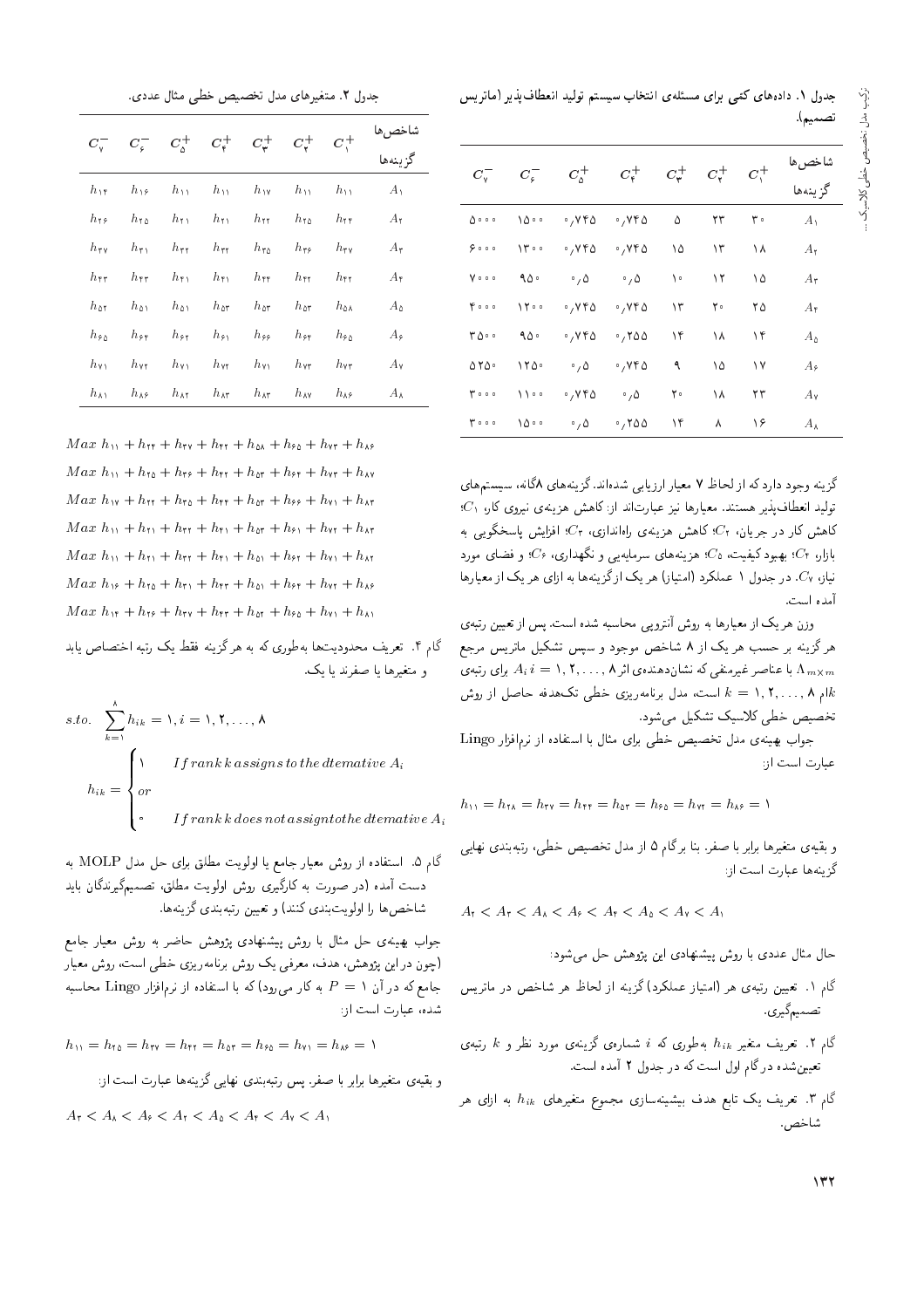جواب بهینهی حل مثال با روش پیشنهادی پژوهش حاضر به روش اولویت مطلق؛ اگر تصميمگيرندگان اولويتبندي شاخص ها را

 $C_{\rm Y} < C_{\rm P} < C_{\rm d} < C_{\rm T} < C_{\rm T} < C_{\rm Y} < C_{\rm V}$ 

تعيين كرده باشند؛ با استفاده از نرمافزار Lingo عبارت است از:

 $h_{11} = h_{11} = h_{12} = h_{11} = h_{01} = h_{20} = h_{21} = h_{12} = 1$ 

و بقيه متغيرها برابر با صفر. يس رتبهبندي نهايي گزينهها عبارت است از:

 $A_{\delta} < A_{\mathbf{r}} < A_{\delta} < A_{\mathbf{r}} < A_{\mathbf{r}} < A_{\mathbf{v}} < A_{\mathbf{r}} < A_{\mathbf{r}}$ 

برای حل برنامهریزی حضی ته از مدل به دست می ید: می توان از روس های حل<br>ماسی از این مطلب از این محمد این این این این این این محمد این این محمد این این محل برنامهریزی حظی عدد صحیح صفر و یک ماسد الدورینم جمعی اسمارس صمنی<br>اسلام علی اسلام کرد: الله علی اسلام اسلام اسلام اسلام گرم اسلام اسلام یا بالاس) استفاده کرد و یا از نرمافزار Lingo و برای مسائل با اندازه بزرگ تر از نرمافزار GAMS استفاده کرد.

#### ۴. بحث و بررسی

<mark>مقا</mark>یسهی رتبهبندی نهایی حاصل از روش تخصیص خطی کلاسیک و روش پیشنهادی<br>پژوهش حاضر نشان می دهد که رتبهبندی گزینهها متفاوت است. در روش پیشنهادی يژوهش حاضر محدوديتي براي اينكه يک رتبه به دو يا چند گزينه داده شود، وجود پڙوهس حاصر محدوديني براي اين نه يک رښه به دو يا چمد درينه داده سود، وجود<br>ما سارد و همان طور له ملاحظه می سود در رسه سدی حاصل از روس پیستهادی این<br>مسیح میسی مسیح استفاده می دانش و کلوه می کنیم و استفاده می استفاده می استفاده به موسوع این موسوع این می کنیم د پژوهش،که برنامهریزی خطی چندهدفهی آن به روش معیار جامع حل شده است،<br>رتبهی یک به دوگزینهی اول و هفتم و رتبه پنج به دوگزینهی دوم و ششم داده شده رببهی یک به دو تزییهی اول و هفتم و رببه پیج به دو تزییهی دوم و سیسم داده سده<br>است است. در روس پیستهادی این پروهس از مقدار دقیق وزن معیارها استفاده نسده<br>- ایرانی میست این مسئل کلیس از منتقل کردن ایران از انجام در این ک و از اولویتبندی شاخصها در مدل بهره گرفته شده است. حال اگر لازم باشد که شاخص دیگری به شاخصهای موجود مسئله اضافه شود و بنا باشد که مسئله به

روش تخصیص خطی کلاسیک حل شود، باید وزن معیارها دوباره محاسبه شود و روش تخصیص خطی از ابتدا اجرا شود. در حالی که با روش پیشنهادی فقط کافی است که متغیرهای مربوط به آن شاخص تشکیل و تابع هدف مربوط به آن به<br>مدل برنامهریزی خطی چندهدفه اضافه شود و برنامهریزی خطی چندهدفه دوباره مدل برنامهریزی حضی چمدهدفه اصافه سود و برنامهریزی حضی چمدهدفه دوباره<br>است و این استفاده حل سود. ملاحظه می سود له محاسبات در روس پیستهادی تا حد زیادی داهس<br>این می،یابد.<br>با به کارگیری روش پیشنهادی انتظار می,رود که رتبهبندی حاصل از آن اعتبار

Q=@Da= u; R= pY=L |Ov@x@DQ xm OwQ|t Q=\_Dv= |O=yvW}B VwQ |Q}oQ=m x@ =@ بیستری در مقایسه با روس تحصیص حطی دارسیف داسته باسد. برای بررسی این<br>مقایست استفاده از این سوم باست و باشیم می باشد. موضوع مى توان نتايج را با چند روش تصميمگيرى چندمعياره مقايسه كرد. بەنظر می رسد که روش تاپسیس '، ویکور' و مورا ' در این زمینه مناسب باشند؛ زیرا<br>منسط روش تابسیس در حال حاضر یکی از رایج ترین روش ها برای تصمیمگیری چندمعیاره است که گزینهها را بر اساس کمینه کردن فاصله از نقطهی ایدهآل و بیشینه کردن فاصله از نقطهى ضد ايدهأل رتبهبندى مىكند.<sup>[۶۰۵۴]</sup> روش ويكور نيز يك روش<br>-|}xvwo x@ OwHwt |=yXN=W T=U= Q@ =yxv} Ro u; QO xm CU= OQ@Q=mQB |Q}os}tYD رتبهبندی می شوند که به ایدهآل نزدیک تر باشند<sup>[۶۴٫۶۲]</sup> و روش موراً به عنوان یک روش<br>s}tYD T} QD=t |R=Up=tQv R= TB u; QO xm CU= xOW xDN=vW Q@Dat |Q}os}tYD با استفاده از ترم و سپ*س محاسبهی ساخص (اندازه*ی وزین) هر ترینه، رتبهبندی<br>استمداد از درم و انجام مىشود.<sup>[۵۶]</sup><br>-

رتبهبندیهای حاصل از روشهای تاپسیس، ویکور و موراً، تخصیص خطی و<br>روش پیشنهادی این پژوهش در جدول ۳ آمده است و برای مقایسهی روش پیشنهادی روس پیستهادی این پژوهس در جدول ۱ آمده است و برای مقایسهی روس پیستها دی<br>است. مقدار است با روش تخصیص خطی کلاسیک، ضریب همبستگی رتبهیی اسپیرمن<sup>۱۶۶</sup>ا بین<br>مارسلسلسلم کرده کولس است. سه روش تایسیس، ویکور و موراً با روش تخصیص خطی کلاسیک و همین *طو*ر بین سه روش تایسیس، ویکور و مورآ با روش پیشنهادی این پژوهش محاسبه شده و در جدول ۴ نشان داده شده است. با توجه به این جدول، میزان همبستگی روش تخصیص خطی کلاسیک با روش موراً، ۷۳ <sub>(</sub> <sub>°</sub> و میزان همبستگی روش پیشنهادی، كه برنامهريزى خطى أن با روش اولويت مطلق حل شده است، با روش موراً

| $A_{\Lambda}$ | $A_{\rm V}$ | $A_{\hat{r}}$ | $A_{\Delta}$ | $A_{\mathfrak{k}}$ | $A_{\mathbf{r}}$ | $A_{\mathsf{Y}}$ | $A_{\lambda}$ | گز ينه<br>روش                       |
|---------------|-------------|---------------|--------------|--------------------|------------------|------------------|---------------|-------------------------------------|
| ٧             |             | ۵             | ۶            | ٢                  | ٨                | ٣                | ۴             | روش تايسيس                          |
| ٨             |             | ۶             | ۵            | ٢                  | ٧                | ۴                | ٣             | روش ويكور                           |
| ٧             |             | ۶             | ۴            | ۲                  | ٨                | ۵                | ٣             | روش مورآ                            |
| ۶             | ۲           | ۵             | ٣            | ۴                  | ٧                | ٨                |               | روش تخصيص خطى                       |
| ۶             |             | ۵             | ٨            | $\mathsf{r}$       | ٧                | ۴                |               | روش پیشنهادی پژوهش<br>(اولويت مطلق) |
| ۶             |             | ۵             | $\mathsf{r}$ | ٢                  | ٧                | ۵                |               | روش پیشنهادی پژوهش<br>(معيار جامع)  |
|               |             |               |              |                    |                  |                  |               |                                     |

حدول ۳. رتبه بندی های حاصل از روش ها برای مثال عددی.

جدول ۴. ضریب همبستگی رتبه پی اسپیرمن بین سه روش تایسیس، ویکور و موراً با روش تخصیص خطی و روش پیشنهادی.

| روش پیشنهادی پژوهش<br>(معيارجامع) | روش پیشنهادی پژوهش<br>(اولويت مطلق) | روش تخصيص خطى                    | روش ۱<br>روش ۲ |
|-----------------------------------|-------------------------------------|----------------------------------|----------------|
| $\cdot$ , Y \                     | $\cdot$ , YS                        | $\circ$ , $\uparrow \circ$       | روش تاپسیس     |
| $\cdot$ , $\wedge\tau$            | $\cdot$ , $\mathsf{Y}\mathsf{Y}$    | ۵۹ ه                             | روش ويكور      |
| 0,90                              | ۰,۶۷                                | $\cdot$ , $\mathsf{Y}\mathsf{Y}$ | روش مورآ       |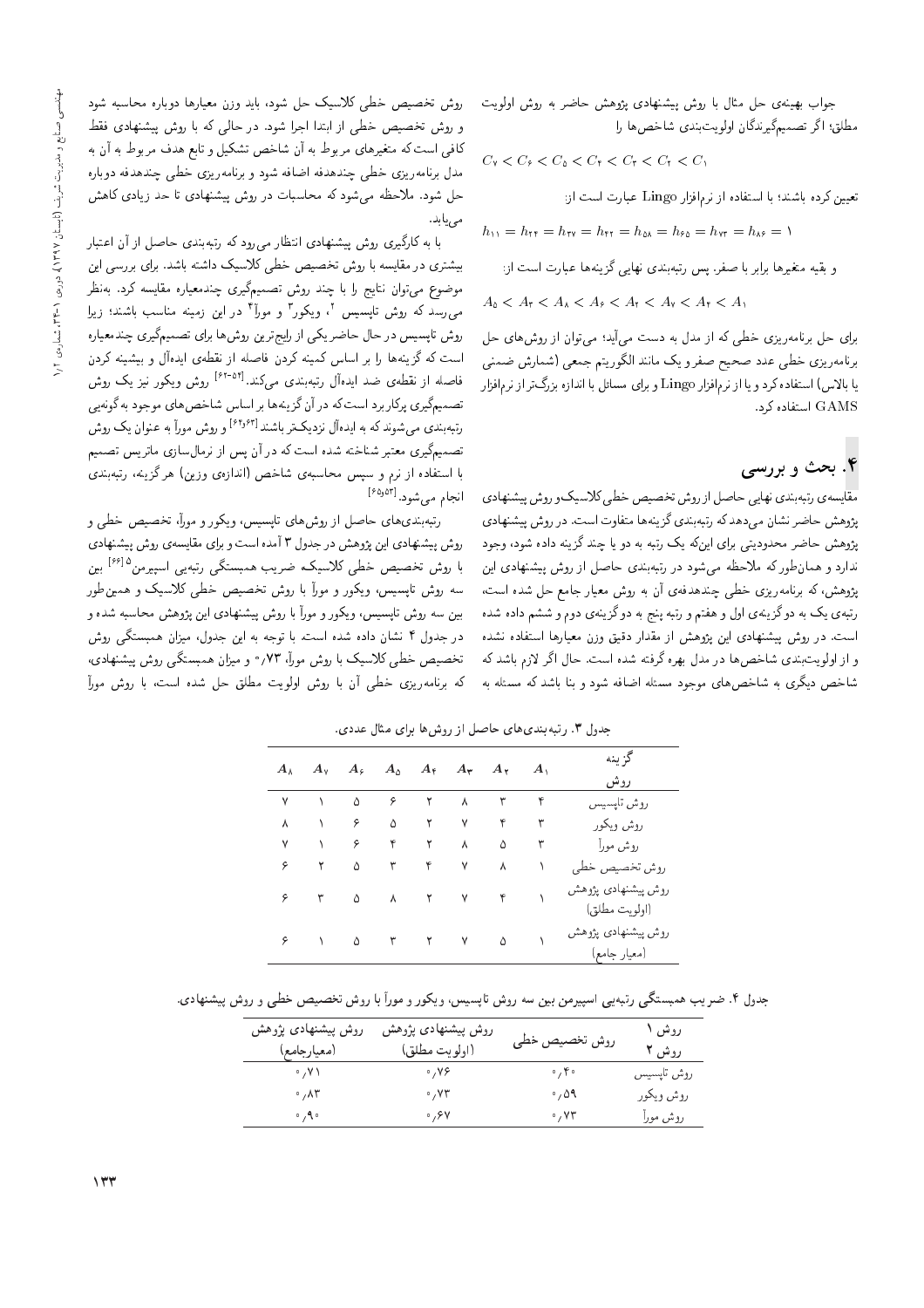|=yVwQ =@ |QDW}@ |oDU@ty |O=yvW}B VwQ 'OQ=wt Q}=U QO |rw &CU= 0 67 تصميم يرى "پسيس" ويدور و مورا دارد " روس تحصيص حصى دارسيف. پس<br>مسيح السياسي روش پیشنهادی این پژوهش با سه روش تاپسیس، ویکور و موراً مطابقت بیشتری .<br>نسبت به روش تخصیص خطی کلاسیک دارد.

## ۵. نتیجهگیری و پیشنهادها

در پژوهش حاضر یک روش تصمیمگیری چندمعیاره معرفی شد که در آن یک برنامهریزی خطبی چندهدفه، به نحوی که به ازای هر شاخص تصمیمگیری یک تابع هدف خطی تعریف شده است، ارائه شد. در این روش نیازی به محاسبهی وزن معیارها نیست و از اولویت<sub>ا</sub>بندی معیارها استفاده شد. در روش پیشنهادی متغیرهای<br>مدل مانند متغیرهای روش تخصیص خطی کلاسیک تعریف شدند، اما محدودیتی برای تخصیص فقط یک گزینه به یک رتبه وجود ندارد. بهعلاوه با اضافه شدن برای تحصیص فقط یک دریه به یک رسه وجود شارد. به علاوه با اصافه سدن<br>ما مساحد ساحص های جدید به مستلهی موجود، فقط بعدادی بابع هدف به مدل برنامه ریزی<br>مسلم است. خطی چندهدفهی مسئلهی موجود اضافه میشود و محاسبات تا حد زیادی نسبت<br>به روش تخصیص خطی کاهش میرباید. به روس تحصیص حظی ناهس می یابد.<br>|-

محاسبه ی صریب همبسدگی رسهیی اسپیرمن برای روس تحصیص حطی و

روس پیسهادی با سه روس ناپسیس، ویکور و مورا سنان داد که روس پیسهادی<br>ایران اسل اعتبار بیستری سبب به روس تحصیص حطی دارسیک دارد و می واند جایدزین<br>مسافر است. بهترى براى روش تخصيص خطى كلاسيك باشد.

روش پیشنهادی پژوهش حاضر مانند سایر روش های تصمیمگیری چندمعیاره در ارزیابی و رتبهبندی گزینهها میتواند در زمینههای مختلفی کاربرد داشته<br>باشد. از کاربردهای متنوعی که برای روش پیشنهادی میتوان برشمرد، میتوان باسد. از تاربردهای مسوعی نه برای روس پیسپادی می وان برسمرد، می وان<br>است. به مدیریت زنجیرهی تامین و حمل و نقل، سیستمهای تولید و طراحی و مهندسی،<br>این ایران این این این این موارد می باید. مدیریت بازاریابی و تجارت، مدیریت محیط و امیت و سلامت، مدیریت منابع<br>اساسی استاد انسانی، مدیریت انرژی، مهمدسی سیمی، مدیریت منابع ابی و امنال این۱۵ اساره<br>بر ك, د.

در این پژوهش از یک مدل برنامهریزی خطی که مجموع متغیرها را بیشینه<br>میکند، استفاده شد. در بژوهش های آتی میتوان از یک مدل برنامهریزی غیرخطی استفاده كرد يا با تغيير روش تعريف متغيرها مى توان برنامهريزي خطى با متغيرهاي استفاده درد یا با تعییر روس تعریف متعیرها می توان برنامه ریزی حصی با متعیرهای<br>کابیات است دراندار یا متعیرهای عدد صحیح را به نار درفت. در این پژوهس از روس اونویت<br>با ا مطلق و روش معیار جامع برای حل مدل برنامه ریزی خطی چندهدفه استفاده شد که در پژوهشهای آنی میتوان روشهای دیگری را به کار برد. همچنین از آنجا که در دنیای واقعی، دادهها لزوما قطعی نیستند، می توان روش پیشنهادی را برای دادههای<br>۱۰ فازی نیز گسترش داد.

پانوشتها

- 1. multiple objective linear Programming
- 2. Topsis
- 3. Vikor 4. Moora
- 5. spearman rank correlation coefficient

#### منابع (References)

- 1. Rezaei, J. "Best worst multi criteria decision making method", Omega, 53, pp. 49-57 (2015).
- 2. Wallenius, J., Dyer, J.S., Fishburn, P.C., Steuer, R.E., Zionts, S. and Deb, K. "Multiple criteria decision making,multi attribute utility theory: recent accomplishments and what liesahead", Management Science, 54, pp. 1336-49 (2008).
- 3. Hwang, C.L. and Yoon, K., Multiple Attribute Decision Making: Methods and Applications: a State\_of\_the-Art Survey, Springer-Veriag, pp.58-191 (1981).
- 4. Triantphyllou, E. Multi<sub>-Criteria</sub> Decision Making Methods: Comparative Study, Dordrecht. Kluwer Academic Publisher, (2000).
- 5. Zopounidis, C. "Multi criteria decision aid in financial management", European Journal of Operational Research,  $119$ , pp. 404-15 (1999).
- 6. Hajkowicz, S. and Higgins, A. "A comparision of multiple criteria analysis techniques for water resources man-

agement", European Journal of Operational Research, 184, pp. 225-65 (2008).

- 7. Zanakis, S.H., Solomon, A., Wishart, N. and Dublish, S. \Mutiple attribute decision making: a simulation comparision of select methods", European Journal of Operational Research, 107, pp. 507-29 (1988).
- 8. Bernardo, J.J. and Blin, J.M. \A Programming Model of Consumer Choice among multi attributed Brands", Journal of Consumer Research, 4(2), PP. 111-118 (1977).
- 9. Gass, S.I., Linear Programming: Methods and APPlications fth ed, McGraw-Hill Book Company, pp. 11-98 ( 1984).
- 10. Pfaffenberger, R.C. and Walker, D.A. "Mathematical Programming for Economics and Business", first ed. The Iowa State University Press, (1976).
- 11. Xian-ying, M. "Application of assignment model in PE human resources allocation", Energy Procedia, 16, PP. 1720-3 (2012).
- 12. Campell, J.F. and Langevin, A. \The snow disposal assignment problem", J. Oper. Res. Soc, 48, PP. 919-929 (1995).
- 13. Dessouky, M.M. and Kijowski, B.A. \Production scheduling on single-stage multiproduct batch chemical process with fixed batch sized", IIE Trans, 29(5), PP. 399-408 (1997).
- 14. Leblanc, L.J., Farhangian, K. "Efficient algorithm for solving elastic demand traffic assignment problem and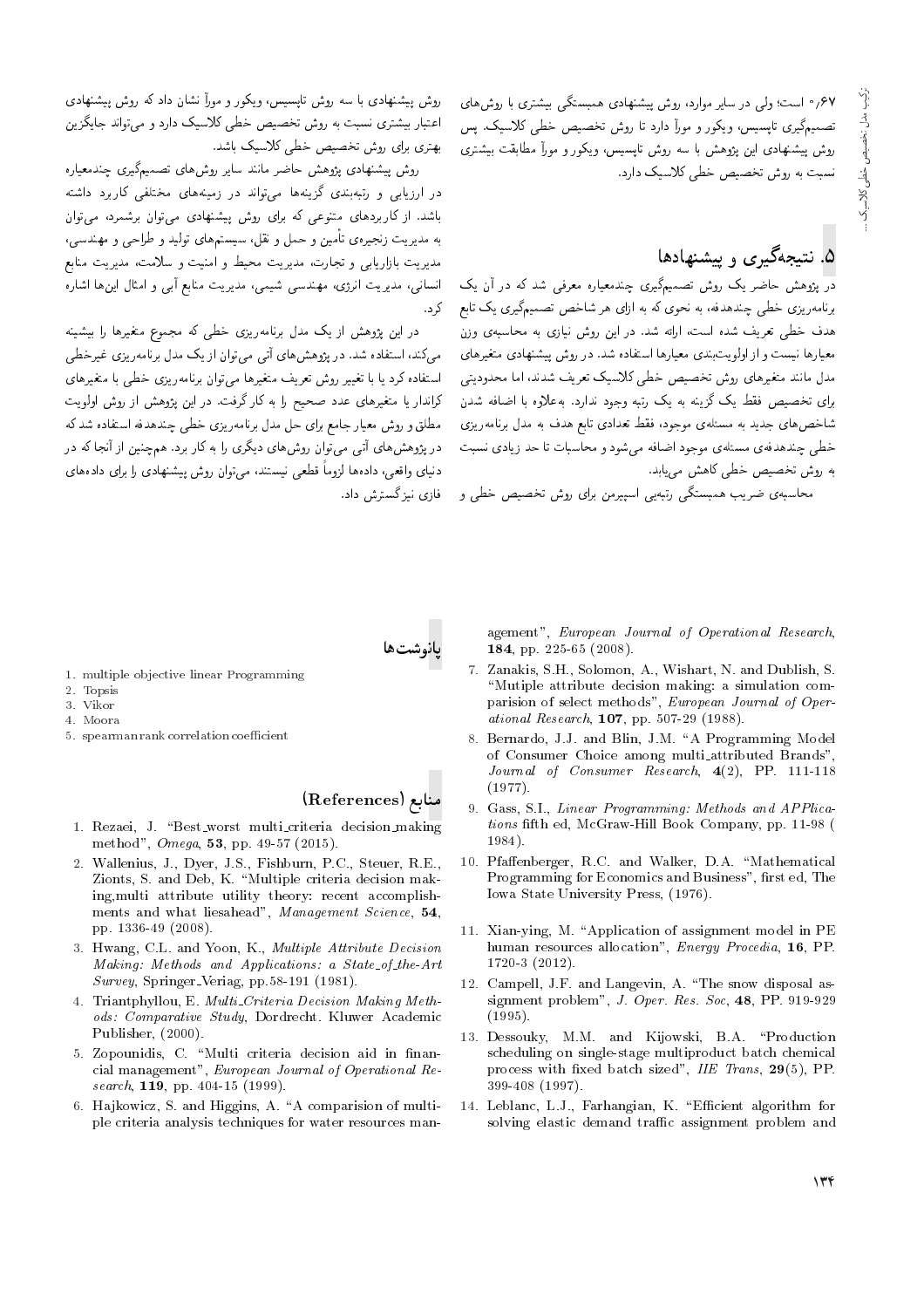mode split-assignment problem", Transport. Sci, 15(4), PP. 306-317 (1981).

- 15. Mckeown, P. and Workman, B. "A study in using linear programming to assign students to schools", Interfaces, 6(4), PP. 96-101 (1976).
- 16. Soumis, F., Ferland, J. and Rousseau, J. \A model for large-scale aircraft routing and scheduling problems", Transport. Res. Part B: Meth, 14(1), PP. 191-201 (1980).
- 17. Balinski, M.L. "A competitive (dual) simplex method for the assignment problem", Math. Program, 34(2), PP. 125-141 (1986).
- 18. Barr, R.S., Glover, F. and Klingman, D. \The alternating basis algorithm for assignment problems", Math. Program, 13(1), PP. 1-13 (1977).
- 19. Hung, M.S. and Rom, W.O. "Solving the assignment problem by relaxation",  $Oper.$   $Res.$   $28(4)$ , PP. 969-982 (1980).
- 20. McGinnis, L.F. "Implementation and testing of a primaldual algorithm for the assignment problem", Oper. Res, 31(2), PP. 277-291 (1983).
- 21. Burkard, R., Dell'Amico, M. and Martello, S. "Assignment problems", Society for Industrial Mathematics, (2009).
- 22. Lovasz, L. and Plummar, M.D. "Matching theory- sampler: from dénes könig to the present", Descrete Mathematics, North-Holland, 100(1-3), pp.177-219 (1988).
- 23. Schrijver, A. "Combinatorial Optimization.Polyhedra and efficiency. Algorithms and combinatorics",  $Springer_{\neg} Verlag, Berlin, 24, (2003).$
- 24. Asgharpour, M.J. `Multiple Criteria Decision Making,  $10^{th}$ . Ed, Tehran: Tehran University Press, pp.293-298 (1390).
- 25. Momeni, M., New Topics in Operations Research, 4<sup>th</sup>. Ed, Tehran: Moalf publications, pp.4-30 (1391).
- 26. Razavi, S.H., Hashemi, S.S. and Zavadskas, E.K. \Prioritization of expert promotion programs by fuzzy linear assignment method", Engineering Economics, 23(5), PP. 462-470 (2012).
- 27. Amiri, M., Zandieh, M., Soltani, R. and Vahdani, B. "A Hybrid multi\_criteria decision\_making model for firms competence evaluations", Expert Systems with Applications, 36(10), PP. 12314-12322 (2009).
- 28. Bashiri, M., Badri, H. and Hejazi, T.H. "Selecting optimum maintenance strategy by fuzzy interactive linear assignment method", Applied Mathematical Modelling,  $35(1)$ , PP. 152-164 (2011).
- 29. Komijan, A.R. and Koupaei, M.N. "A Multi\_attribute decision making and mathematical model for university examination timetabling", Journal of Basic and Applied Scientific Research, 2(10), PP. 10258-10262 (2012).
- 30. Foroughi, A. and Esfahani, M.J. "An Empirical study for ranking risk factors using linear assignment : a case study of road construction", Management Science Letters, 2, PP. 615-622 (2012).
- 31. Norouzi, S.A. and Shariati, A.R. "Study of locating fire stations using linear assignment method: case study maku city", Global Journal of Human Socail Science,  $13(3), (2013).$
- 32. Nguyen, V., Emmanuel, F., Jacques Antoine, G., Marlene, S. and Eric, D.W. "Optimizing the marriage market: an application of the linear assignment model",  $Eu$ ropean Journal of Operational Research, 202, PP. 547- 553 (2010).
- 33. Bashiri, M. and Badri, H. "A group decision making procedure for fuzzy interactive linear assignment programming", Expert Systems with Application, 38, PP. 5561-8  $(2011).$
- 34. Chen, T. "A linear assignment method for multiple criteria decision analysis with interval type 2 fuzzy sets", Applied Soft Computing, 13, PP. 2735-48 (2013).
- 35. Danchick, R. "A ranked linear assignment approaches to Bayesian classication", Applied Mathematics and Computation, 162, PP. 265-81 (2005).
- 36. Burkard, R.E. "Selected topics on assignment problems", Discrete Applied Mathematics, 123, PP. 257-302 (2002).
- 37. Ehsanifar, M. and Bakhtiarnezhad, S. "Selection of portfolio by using multi attributed decision making", (tehran stock exchange)", American Journal of Scientific Research, 44, PP. 15-29 (2012).
- 38. Ehsanifar, M., Bakhtiarnezhad, S., Anvari, F., Anvari, N., Farahani, H.R., Mohajerfar, M. and et al. "Linear assignment and its application in financial management and portfolio", Archives Des Sciences, 65(7), PP. 333-58 (2012).
- 39. Baykasoglu, A., Subulan, K. and Karaslan, F.S. \A new fuzzy linear assignment method for multi-attribute decision making with an application to spare parts inventory classication", Applied Soft Computing, 42, PP. 1- 17 May (2016).
- 40. Wang, S., Meng, O. and Lee, C.Y. "Liner container assignment model with transit-time-sensitive container shipment demand and its applications", Transportation Research Part B: Methodological, 90, PP. 135-155 August (2016).
- 41. Marler, R.T. and Arora, J.S. "Survey of multi-objective optimization methods for engineering", Struct Multidiscip Optimize,  $26(6)$ , PP. 369-95 (2004).
- 42. Liang, Z., Song, R., Lin, Q., Du, Z., Chen, J. and ft al. \A double-module immune algorithm for multi-objective optimization problems", Applied Soft Computing, 35, PP. 161-174 October (2015).
- 43. Mote, J. and Olson, D.L. and Venkataramanan, M.A. "A comparative multiobjective programming study", Mathl Comput Modelling, 10(10), PP. 719-29 (1988).
- 44. Foroughi, A.A., Jafari, Y. "A modified method for constructing efficient solutions structure of MOLP", Applied Mathematical Modelling, 33, PP. 2403-10 (2009).
- 45. Olson, D.L. "Tchebycheff norms in multi-objective linear programming", Mathl Comput Modelling, 17(1), PP. 113-124 (1993).
- 46. Hwang, C.L. and Masud, A.S.M., Multiple Objectives Decision Making:Methods and Applications, Springer Verlag, Berlin, (1979).
- 47. Wang, E.J., Lin, C.Y. and Su, T.S. \Electricity monitoring system with fuzzy multi-objective linear programming integrated in carbon footprint labeling system